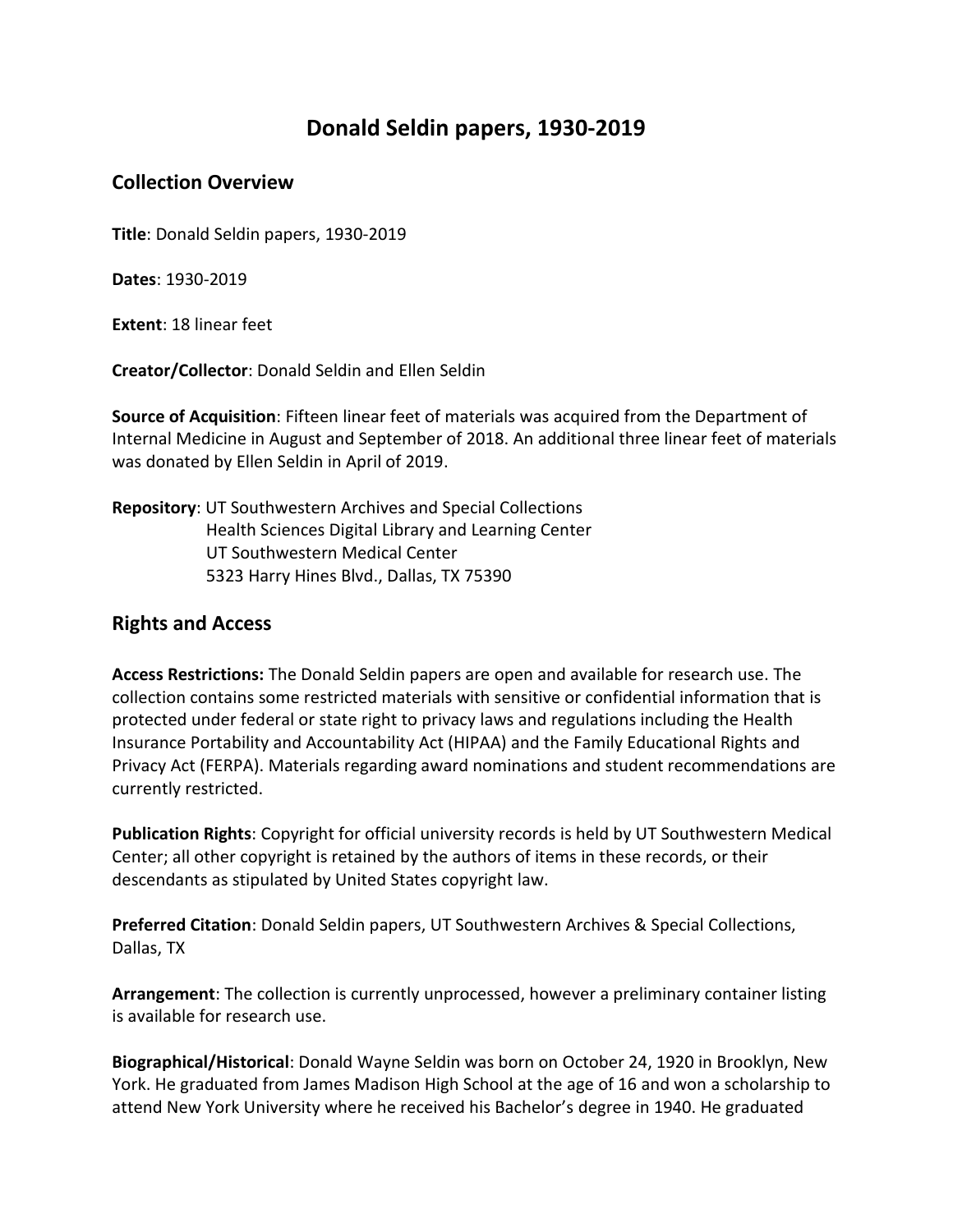from Yale Medical School in 1943 and married Muriel Goldberg the same year. They remained married until her death in 1994.

Donald served in the Army after World War II as chief of the medical department at a military hospital in Munich, where he was called as an expert witness in the war-crimes trial of a Nazi doctor. He joined the UT Southwestern faculty in 1951 and became Chairman of the Department of Internal Medicine in 1952. He served as Chairman for 36 years until his retirement in 1988 and continued to serve as Professor and Chairman Emeritus of Internal Medicine until 2018. In 1998, he married Ellen Lee Taylor and they remained married until his death in 2018.

Dr. Seldin recruited distinguished physicians and researchers to UT Southwestern and guided the development of his brightest students into brilliant Southwestern faculty. Thus, he played a paramount role in the development of UT Southwestern's Medical School. He received a number of teaching honors, was an early member of the prestigious Institute of Medicine (now the National Academy of Medicine) and the American Academy of Arts and Sciences, served as President of seven major medical societies, and received six honorary degrees, including one from Yale University, and another from the Université de Paris VI – Pierre et Marie Curie.

Several chairs at UT Southwestern have been created in his honor including the Donald W. Seldin Distinguished Chair in Internal Medicine, the Donald W. Seldin Professorship in Clinical Investigation, and the Sinor/Pritchard (Katy Sinor and Kay Pritchard) Professorship in Medical Education Honoring Donald W. Seldin, M.D. In 2007, the medical school honored him by naming one of its six newly-created colleges in his honor.

**Scope and Contents:** The papers of Donald Seldin largely encompasses his professional career as a faculty member in UT Southwestern's Medical School. Of note are essays written while he was a student at New York University, journal articles authored by Seldin, speeches, manuscript drafts of his published works, research notes, and correspondence regarding the Nobel Prize nominations of Joseph Goldstein and Michael Brown.

Also included are an extensive amount of photographs and correspondence with faculty and administrators at UT Southwestern as well as with colleagues at external institutions. Major UTSW correspondents included in the collection are Joseph L. Goldstein, Michael Brown, John Dietschy, Eugene Frenkel, Alfred Gilman, John Fordtran, Morris Ziff, Jean Wilson, Charles Pak, and Leslie David Hillis. Major correspondents who were external to UT Southwestern include Joseph Bonventre, Robert Alpern, Vittorio Andreucci, Steven C. Hebert, Gerhard Giebisch, Barry Brenner, Eugene Braunwald, Matthew Breyer, Charles Wolf, Mary Walsh, Thomas Andreoli, and Tom Beauchamp.

There is a fair amount of collected writings on topics that were of interest to Seldin including medical ethics, cholesterol, healthcare, and biomedical science. Also included are publications focusing on Seldin's professional accomplishments. Lastly, there is a sizeable amount of personal materials including photographs of Seldin's family and friends, event invitations,